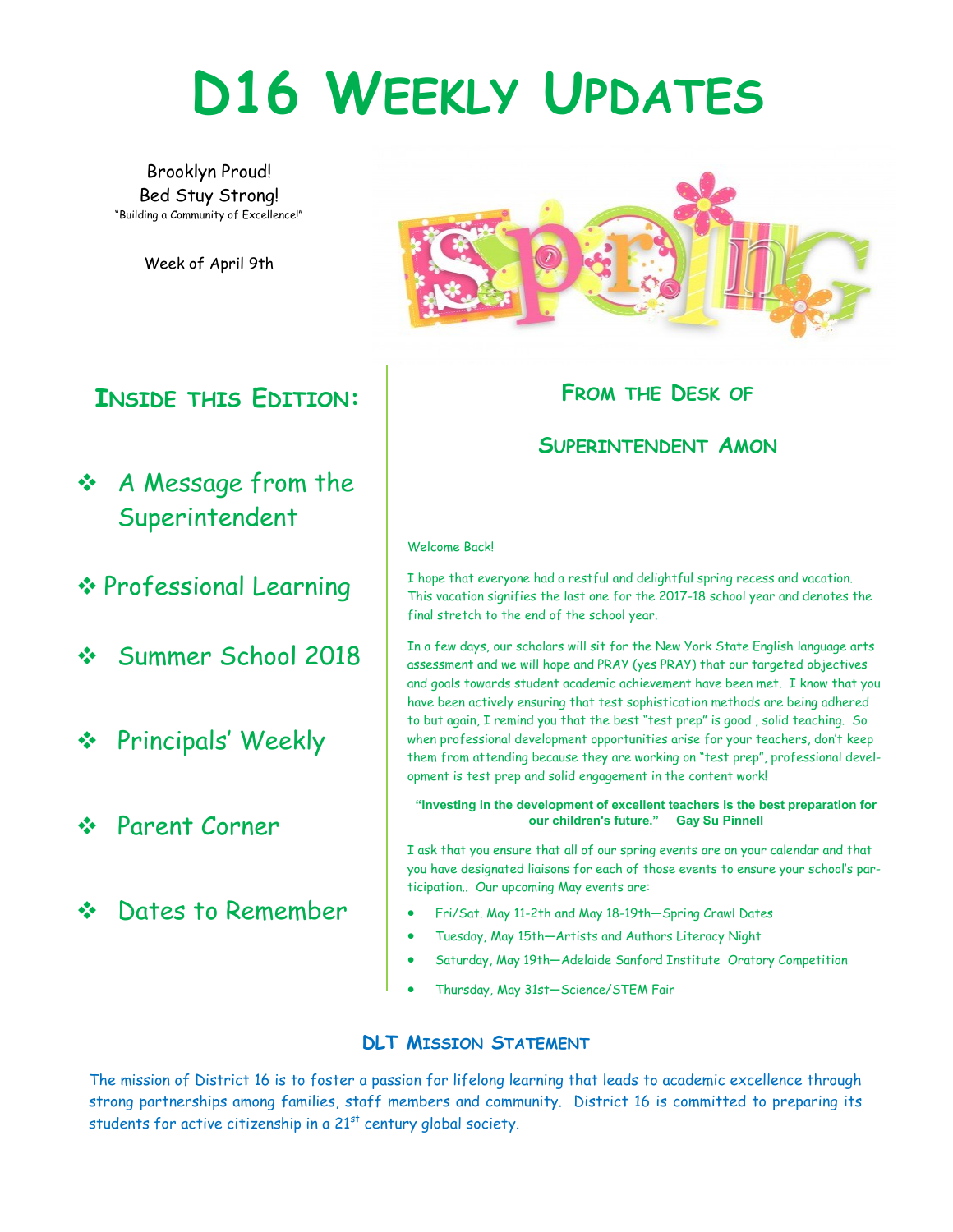### PROFESSIONAL LEARNING!

**Mandatory Training for the New Multidimensional Principal Performance Rubric (MPPR)**

As noted in the September 19 edition of *[Principals' Weekly](http://intranet.nycboe.net/NR/rdonlyres/938F0F09-9AAC-42A2-869D-9A08228C86B7/0/PW20170919final_updated.docx)*, you are required to attend a two-day training on the **[Multidimen](http://usny.nysed.gov/rttt/teachers-leaders/practicerubrics/Docs/MultidimensionalPrincipalPerformanceRubric.pdf)**[sional Principal Performance](http://usny.nysed.gov/rttt/teachers-leaders/practicerubrics/Docs/MultidimensionalPrincipalPerformanceRubric.pdf) Rubric (MPPR) in July 2018. In the 2018–19 school year, the MPPR will be used for principal evaluation instead of the Quality Review (QR) rubric. You must register to attend both full-day MPPR training sessions, using the links below by **April 9—DEADLINE TODAY**

**July 9** and **10** [Manhattan](https://www.eventbrite.com/e/mppr-summer-professional-development-for-principals-cohort-1-manhattan-july-910-registration-43758999345) (TKP New York Conference Center) or [Bronx](https://www.eventbrite.com/e/mppr-summer-professional-development-for-principals-cohort-2-bronx-july-910-registration-43985858888) (Bronx Museum of the Arts)

**July 11** and **12** [Manhattan](https://www.eventbrite.com/e/mppr-summer-professional-development-for-principals-cohort-3-manhattan-july-1112-tickets-43984932116) (TKP New York Conference Center) or [Bronx](https://www.eventbrite.com/e/mppr-summer-professional-development-for-principals-cohort-4-bronx-july-1112-registration-43986779642) (Bronx Museum of the Arts)

- **July 16** and **17** [Manhattan](https://www.eventbrite.com/e/mppr-summer-professional-development-for-principals-cohort-5-manhattan-july-1617-tickets-43985374439) (TKP New York Conference Center) or [Brooklyn](https://www.eventbrite.com/e/mppr-summer-professional-development-for-principals-cohort-6-brooklyn-july-1617-registration-43987223971) (Brooklyn Law School)
- **July 18** and **19** [Queens](https://www.eventbrite.com/e/mppr-summer-professional-development-for-principals-cohort-7-queens-july-1819-registration-43988229980) (Sheraton LaGuardia East Hotel) or [Brooklyn](https://www.eventbrite.com/e/mppr-summer-professional-development-for-principals-cohort-8-brooklyn-july-1819-registration-43988044425) (Brooklyn Law School)

**July 23** and **24** [Queens](https://www.eventbrite.com/e/mppr-summer-professional-development-for-principals-cohort-9-queens-july-2324-registration-43988855852) (Sheraton LaGuardia East Hotel) or [Brooklyn](https://www.eventbrite.com/e/mppr-summer-professional-development-for-principals-cohort-10-brooklyn-july-2324-registration-43988129680) (Brooklyn Law School)

**July 25** and **26** [Queens](https://www.eventbrite.com/e/mppr-summer-professional-development-for-principals-cohort-11-queens-july-2526-registration-43989069491) (Sheraton LaGuardia East Hotel) or [Bronx](https://www.eventbrite.com/e/mppr-summer-professional-development-for-principals-cohort-12-bronx-july-2526-registration-43987068506) (Bronx Museum of the Arts)

The two-day training sessions will provide an overview of the MPPR, an understanding of the rubric's structure and language, as well as how the MPPR will be used as an evaluation tool. Please note that training dates and locations are on a first-come, firstserved basis; if your preferred location and date is unavailable, you should register for an alternate location or date. Depending on the location, space is limited to 120–150 participants for each two-day training session.

For questions, email [ppr@schools.nyc.gov.](mailto:ppr@schools.nyc.gov)

#### **Free Teacher Professional Development**:

The Brooklyn Historical Society is partnering with the Office of Curriculum & Instruction on April 23 for their Passport to Social Studies trainings; the topic will be Civil War in New York: Slavery and Emancipation for Grades 4 and 7. You can register your teachers here: [https://](https://na01.safelinks.protection.outlook.com/?url=https%3A%2F%2Fnycdoesocialstudies.eventsmart.com%2Fevents%2Fpassport-social-studies-civil-war-new-york-slavery-emancipation-grades-4-7-teachers%2F&data=02%7C01%7CYMartin3%40schools.nyc.gov%7C9928a13b88d24ab98) [nycdoesocialstudies.eventsmart.com/events/passport-social-studies-civil-war-new-york-slavery](https://na01.safelinks.protection.outlook.com/?url=https%3A%2F%2Fnycdoesocialstudies.eventsmart.com%2Fevents%2Fpassport-social-studies-civil-war-new-york-slavery-emancipation-grades-4-7-teachers%2F&data=02%7C01%7CYMartin3%40schools.nyc.gov%7C9928a13b88d24ab98)[emancipation-grades-4-7-teachers/](https://na01.safelinks.protection.outlook.com/?url=https%3A%2F%2Fnycdoesocialstudies.eventsmart.com%2Fevents%2Fpassport-social-studies-civil-war-new-york-slavery-emancipation-grades-4-7-teachers%2F&data=02%7C01%7CYMartin3%40schools.nyc.gov%7C9928a13b88d24ab98)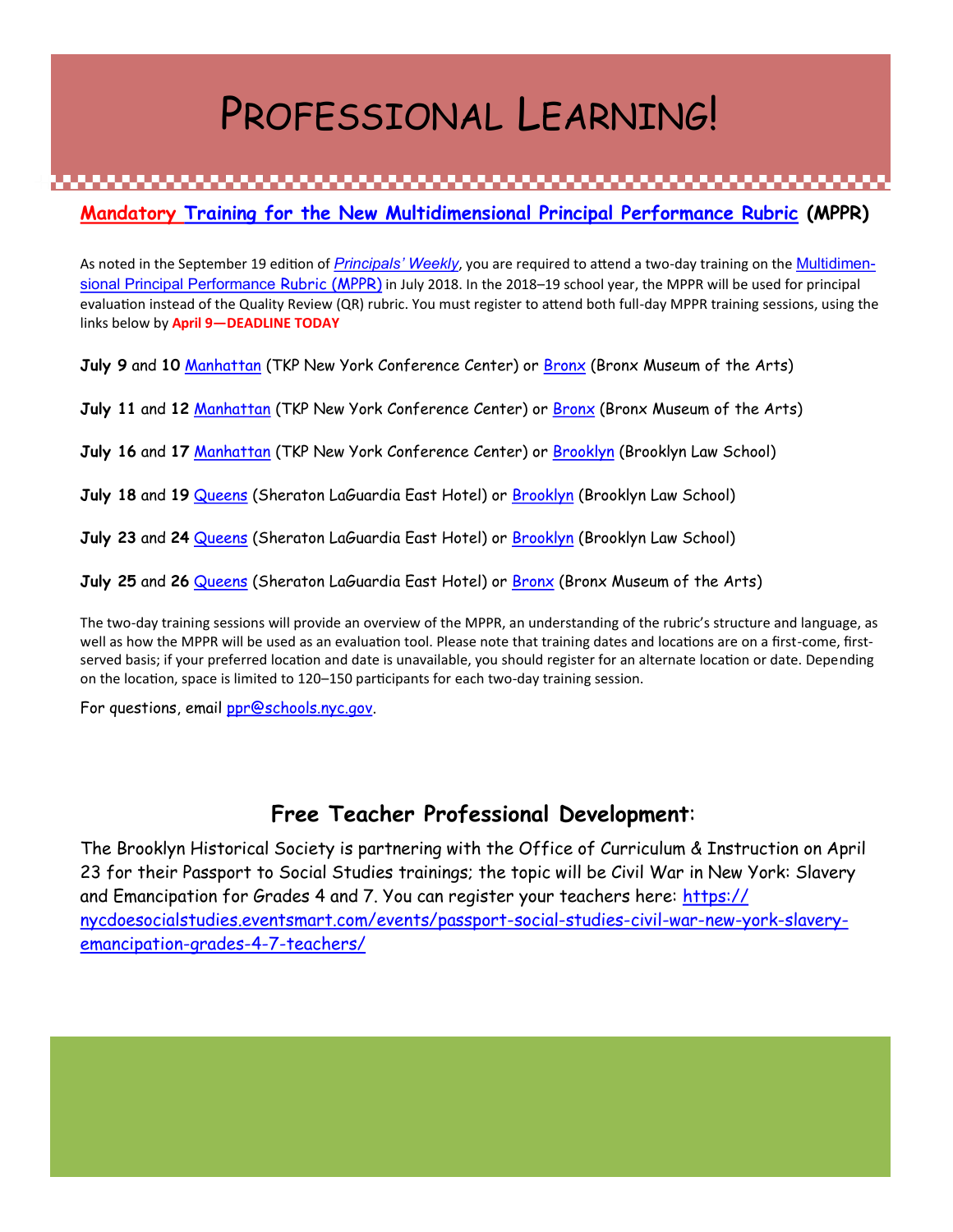# SUMMER SCHOOL 2018!

#### **Prepare for Summer in the City (SITC) 2018**

As in past years, Summer in the City (SITC) will continue to offer a variety of instructional and enrichment programming for New York City students, including instruction for mandated students, Extended School Year (ESY) programs, District 75, District 79, ELL summer enrichment programs, Community Schools, and Renewal School students. In preparation for SITC 2018, you and your staff should review the following information:

- For grades 2–8, SITC 2018 will include 22 instructional days, Monday through Thursday, from **July 5** to **August 9**. Instruction will run from 8:30 a.m.–2:30 p.m.
- For high school students, SITC 2018 will include 30 instructional days, five hours per day, Monday through Friday, from **July 5** to **August 15**. High schools set their own schedules for the five instructional-hours per day.
	- Students will continue to take courses for credits toward graduation and the August Regents exams. High schools that share the same site affiliation should collaborate to offer a variety of creditbearing courses on campuses to serve as many students in the community as possible.
- Professional development sessions for summer school teachers at elementary and middle schools will be held on **June 27**, **28**, and **29**. Additional information regarding SITC professional development will be announced in an upcoming edition of Principals' Weekly.

#### Please review the following Summer in the City (SITC) updates and take appropriate action:

**Confirm Grade Band and Site Affiliation for SITC Buildings, and Use of Centrally-funded Curriculum:** You will receive an email from [SITC@schools.nyc.gov](mailto:SITC@schools.nyc.gov) on **March 1**, detailing your site affiliation and next steps. New this school year, you must confirm your school's grade band and site affiliation for each building, via the Summer School Site Selection ([SSSE\)](https://wiki.nycenet.edu/display/ATSWiki/Summer+School+Site+Selection+-+SSSE) screen in ATS. If you are the principal of a school serving grades 3–8, you must confirm, via the same SSSE screen in ATS, whether or not you plan to use the Centrally-funded curriculum. Schools are strongly encouraged to use this Centrally-funded curriculum for their mandated students. For additional guidance on completing tasks on the SSSE screen, refer to the [SSSE Wiki page](https://wiki.nycenet.edu/display/ATSWiki/Summer+School+Site+Selection+-+SSSE) or this training quide.

To request a change in your site affiliation, you should contact your field support liaison by **March 15**. Final site affiliations will be available on the [SITC page](https://intranet.nycboe.net/DOEPortal/Principals/SchoolSupport/SchoolOperations/SummerSchool/default.htm) of the Principals' Portal by **March 16**.

**SITC 2018 Principal Checklist:** The [SITC 2018 Principal Checklist](https://docs.google.com/document/d/1i1uUR47R1u2xm5Tt_kKf74PpwDPxaDa6600eU0cjbYY/edit?usp=sharing) is now available for use in summer school planning. The checklist contains a high-level SITC timeline and action items for principals at sending schools as well as for principals that will be hosting summer programs;,

For questions, contact your FSC [director of operational support.](http://intranet.nycboe.net/SchoolSupport/Contacts/default.htm)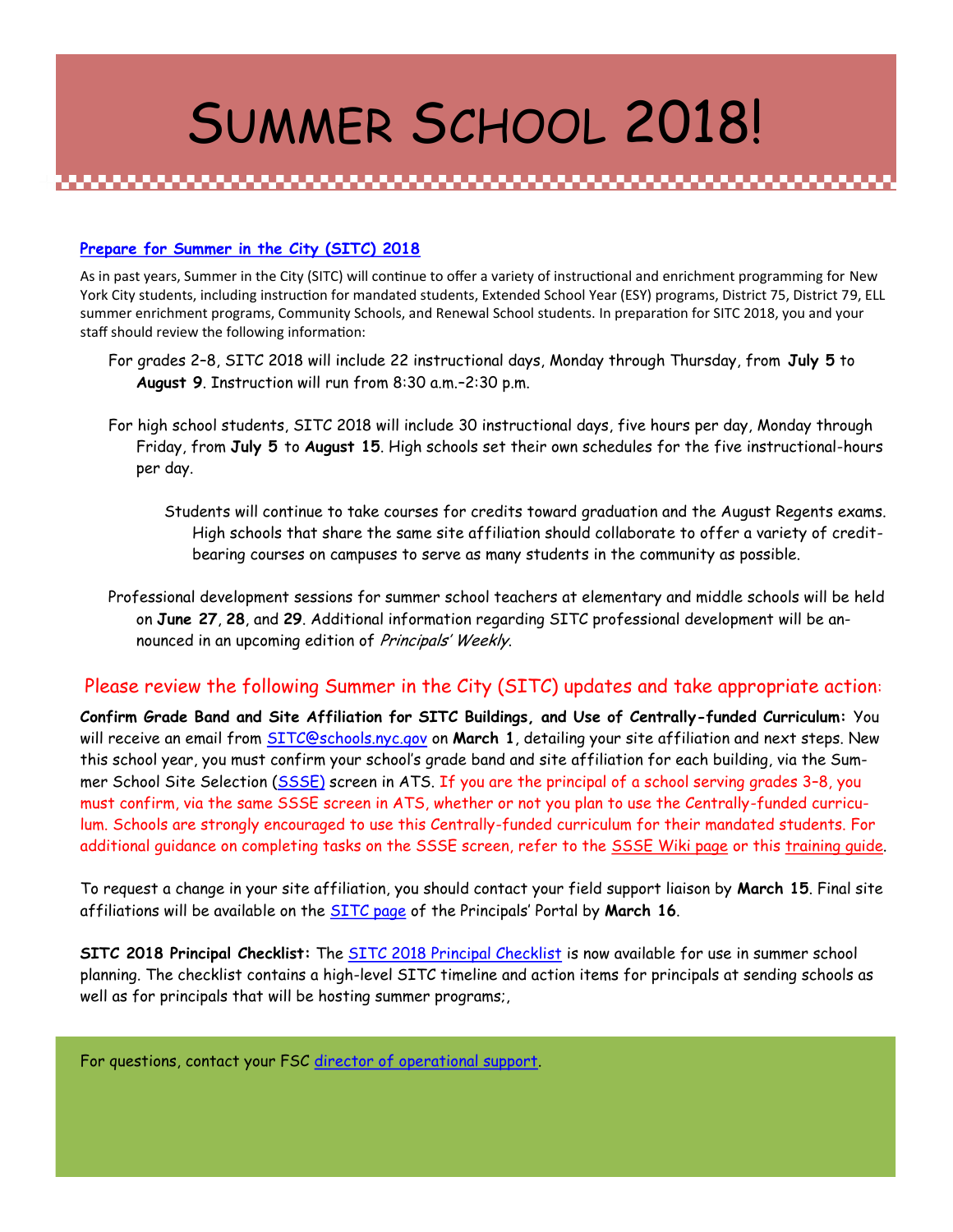

#### **Review Information on Annual Leave, Summer AP Selection, and Vacation Requests Please Review!**

As you begin planning your summer schedule, please review the [Annual Leave Procedures for Principals \(2017](http://schools.nyc.gov/NR/rdonlyres/8E9E8A35-C8B2-46AC-98ED-B596BBF6705C/0/ANNUALLEAVEFORPRINCIPALS20172018.pdf)-[18\)](http://schools.nyc.gov/NR/rdonlyres/8E9E8A35-C8B2-46AC-98ED-B596BBF6705C/0/ANNUALLEAVEFORPRINCIPALS20172018.pdf). The "Annual Leave Procedures for 12-Month Assistant Principals" for the upcoming school year will be announced in Principals' Weekly, after the 2018-19 school and Central calendars are finalized. Note that the annual leave memos have different year-end dates, based on the principal work year (ending August 31), and the 12-month assistant principal work year (ending June 30).

Also note that for the 2017–18 school year only, principals designated as principals-in-charge for 2018 summer school programs will receive an additional day of annual leave; 12-month assistant principals working during summer school will receive two additional days of annual leave. These additional days must be used no later than **August 31**.

Information regarding how to submit your summer vacation requests and summer contact information to your superintendent will be announced in Principals' Weekly in May.



Grants! Grants! Grants!

Grant opportunities are posted on the [Grants](http://intranet.nycboe.net/DOEPortal/Principals/SchoolSupport/AcademicServices/Grants/default.htm) website (you can visit the page on any computer [using this link](https://portal.nycenet.edu/DOEPortal/Principals/SchoolSupport/AcademicServices/Grants)). This week's highlights include:

[Snapdragon Book Foundation](http://intranet.nycboe.net/DOEPortal/Principals/SchoolSupport/AcademicServices/Grants/TimelyOpportunities/#book)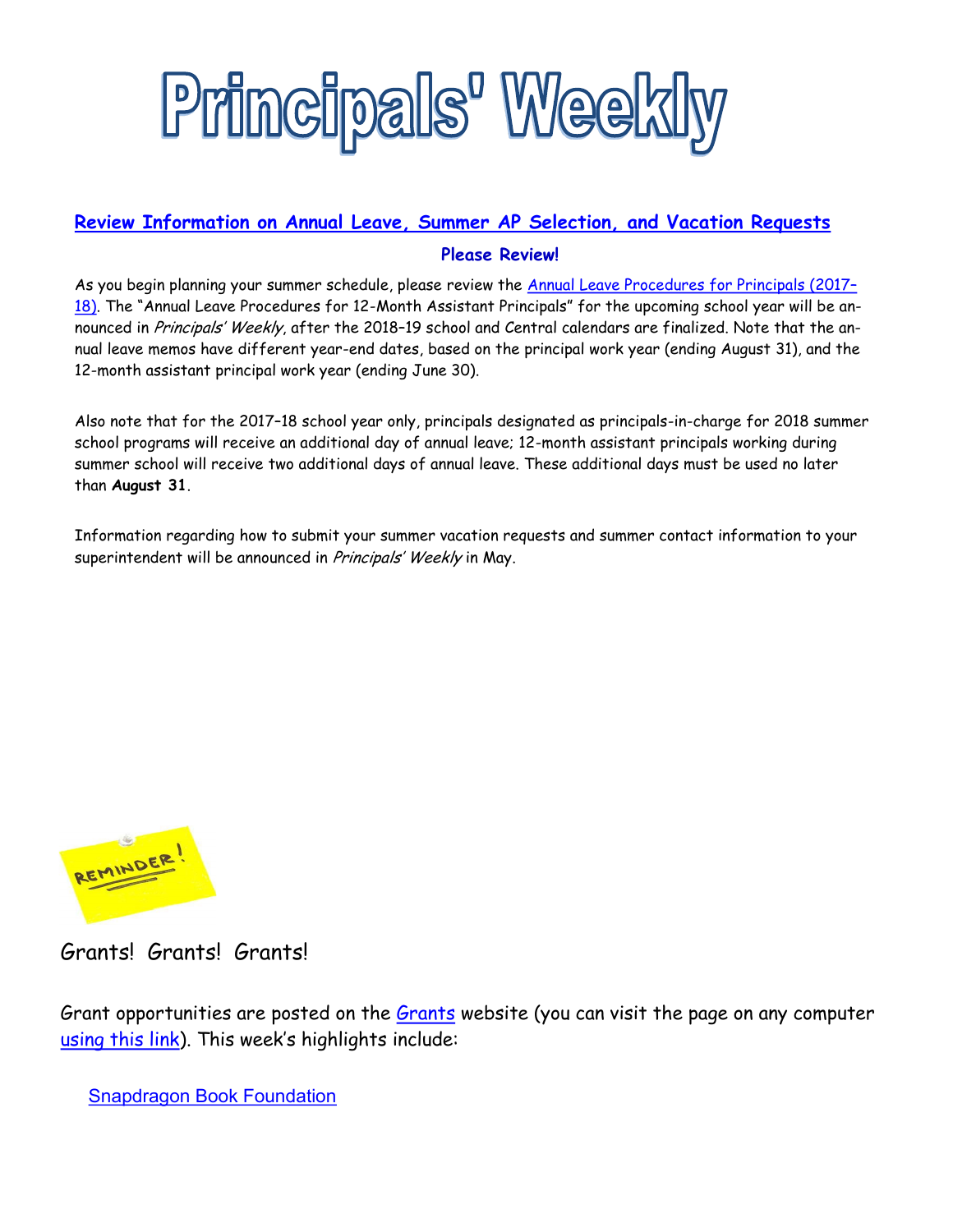

## PARENT CORNER

#### **PTA/SLT Documentation Requests**

All principals are asked to ensure that the following information/documentation is forwarded to Ms. Brogdon-Cruz as requested:

- Interim PTA Financial Reports
- SLT Documentation (Agendas, minutes, etc.)
- CEP Signature Page (copy with signatures) SLT/PTA By-Laws

As a reminder all SLT members should have access to all versions of the CEP. Principals may provision iPlan Portal access to SLT members upon request.

[Commissioner's Regulation 100.11 \(CR](http://www.p12.nysed.gov/part100/pages/10011.html)-100.11), the Biennial Review is a required evaluation of the district -level plan for participation of parents, teachers, and administrators in school-based planning and shared decision-making. The Biennial Review Survey assesses the overall effectiveness of each district's plan to engage constituents as per the required components of CR-100.11, and addresses potential successes and obstacles in the school and district's use of the plan. The results of the review are used by the District Leadership Team (DLT) to help determine the effectiveness of each district's plan.

Each member of your School Leadership Team (SLT) should have received an email from [biennialre](mailto:biennialreview@schools.nyc.gov)[view@schools.nyc.gov](mailto:biennialreview@schools.nyc.gov) with an invitation to provide feedback on the [Biennial Review Survey](http://www.surveygizmo.com/s3/4011789/7f5394034186) (available in all ten DOE languages). Survey participants will be asked to evaluate their experience on the SLT across [six required components.](http://www.p12.nysed.gov/part100/pages/10011.html#c) In the event that an SLT member does not have access to the online survey, SLT chairpersons and or principals should provide access to a computer to ensure that all members can complete the survey

Below are the monthly Parent Coordinator meeting dates for the 2017-18 school year. This year, PCs will only meet every other month starting in October. Please ensure that these dates are on your calendar, as the meetings are a full-day and all PCs are expected to attend:

**April 11, 2017 - Brooklyn Historical Society—8:30 AM June 13 2017**